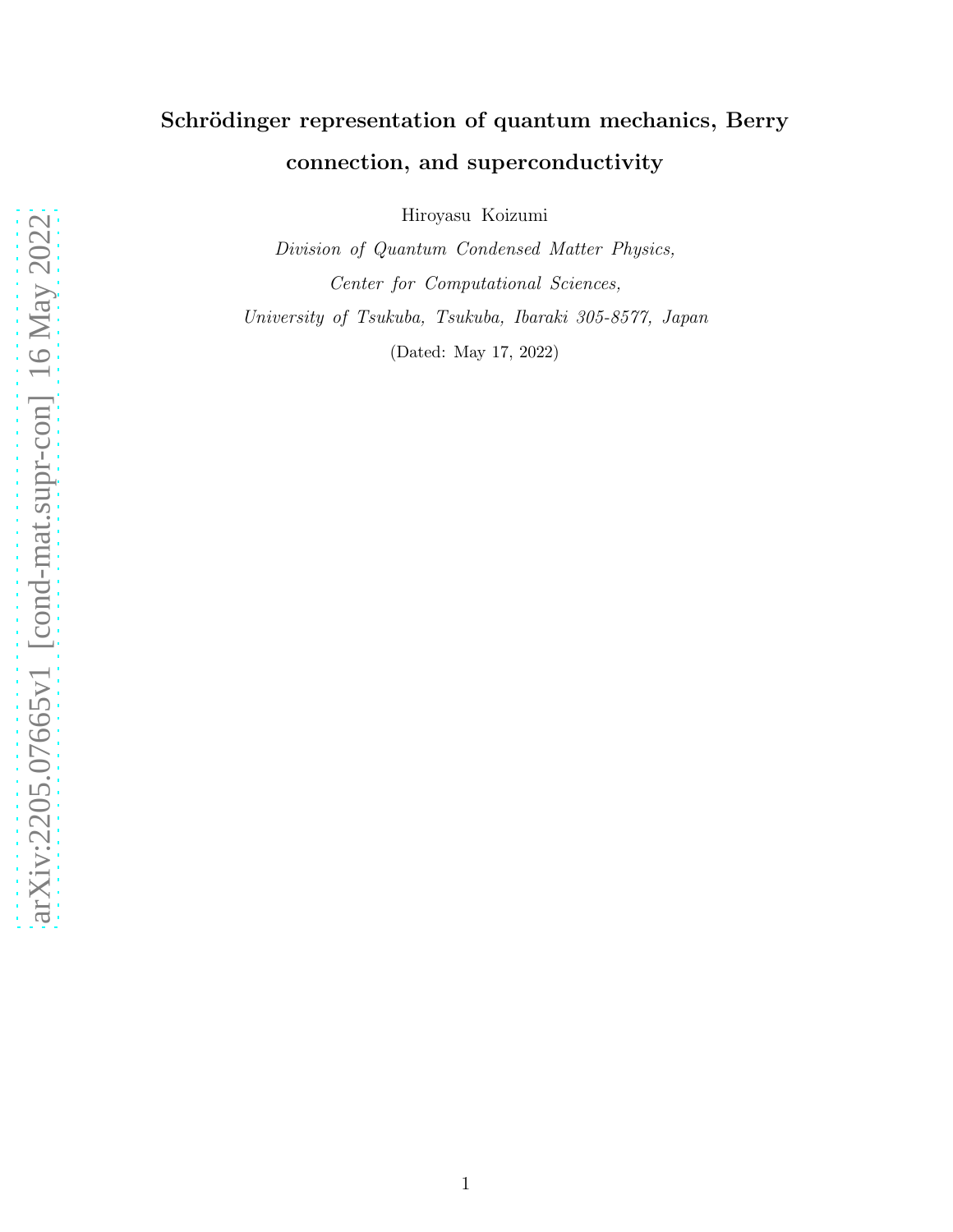## Abstract

The standard quantum mechanical electronic state calculations for molecules and solids uses the Schrödinger representation where the momentum conjugate to the coordinate  $q_r$  is given by  $-i\hbar\frac{\partial}{\partial q}$  $\frac{\partial}{\partial q_r}$ . This formalism contains an extra  $U(1)$  phase degree-of-freedom. We show that it can be regarded as a Berry phase arising from many-electron interaction, and when it is non-trivial, it gives rise to a current carrying ground state identified as the superconducting ground state. The connection between this superconducting state and the BCS one is presented.

In the Schrödinger's representation explained by Dirac [\[1](#page-10-0)], the momenta  $p_r$ 's conjugate to canonical coordinates  $q_r$ 's are given by

<span id="page-1-0"></span>
$$
p_r = -i\hbar \frac{\partial}{\partial q_r}, \quad r = 1, \cdots, n \tag{1}
$$

This representation assumes the existence of eigenket for the coordinates

$$
|q_1, \cdots, q_n\rangle \tag{2}
$$

The wave function  $\psi(q_1, \dots, q_n)$  is given using the above ket as

$$
\psi(q_1, \cdots, q_n) = \langle q_1, \cdots, q_n | \psi \rangle \tag{3}
$$

where  $|\psi\rangle$  is the ket for the physical state. The wave function must be a single-valued function of the coordinates  $q_1, \dots, q_n$  since the coordinates here are eigenvalues of the ket  $|q_1, \dots, q_n\rangle$ , thus, must be uniquely specified.

From the view point of the Heisenberg formulation of quantum theory [\[2\]](#page-10-1), commutation relations

$$
[q_r, q_s] = 0, \quad [p_r, p_s] = 0, \quad [q_r, p_s] = i\hbar \delta_{rs}
$$
 (4)

are more fundamental than Eq.  $(1)$ . The following  $p_r$ 's are also legitimate

$$
p_r = -i\hbar \frac{\partial}{\partial q_r} + \frac{\partial F}{\partial q_r}, \quad r = 1, \cdots, n
$$
\n(5)

since they satisfy the same commutation relations.

Dirac claims that we can always use Eq. [\(1\)](#page-1-0)[\[1\]](#page-10-0). The reason is that the extra term,  $\frac{\partial F}{\partial q_r}$ , can be removed by the change of the wave function

<span id="page-1-1"></span>
$$
\psi(q_1, \cdots, q_n) \to e^{i\gamma} \psi(q_1, \cdots, q_n)
$$
\n<sup>(6)</sup>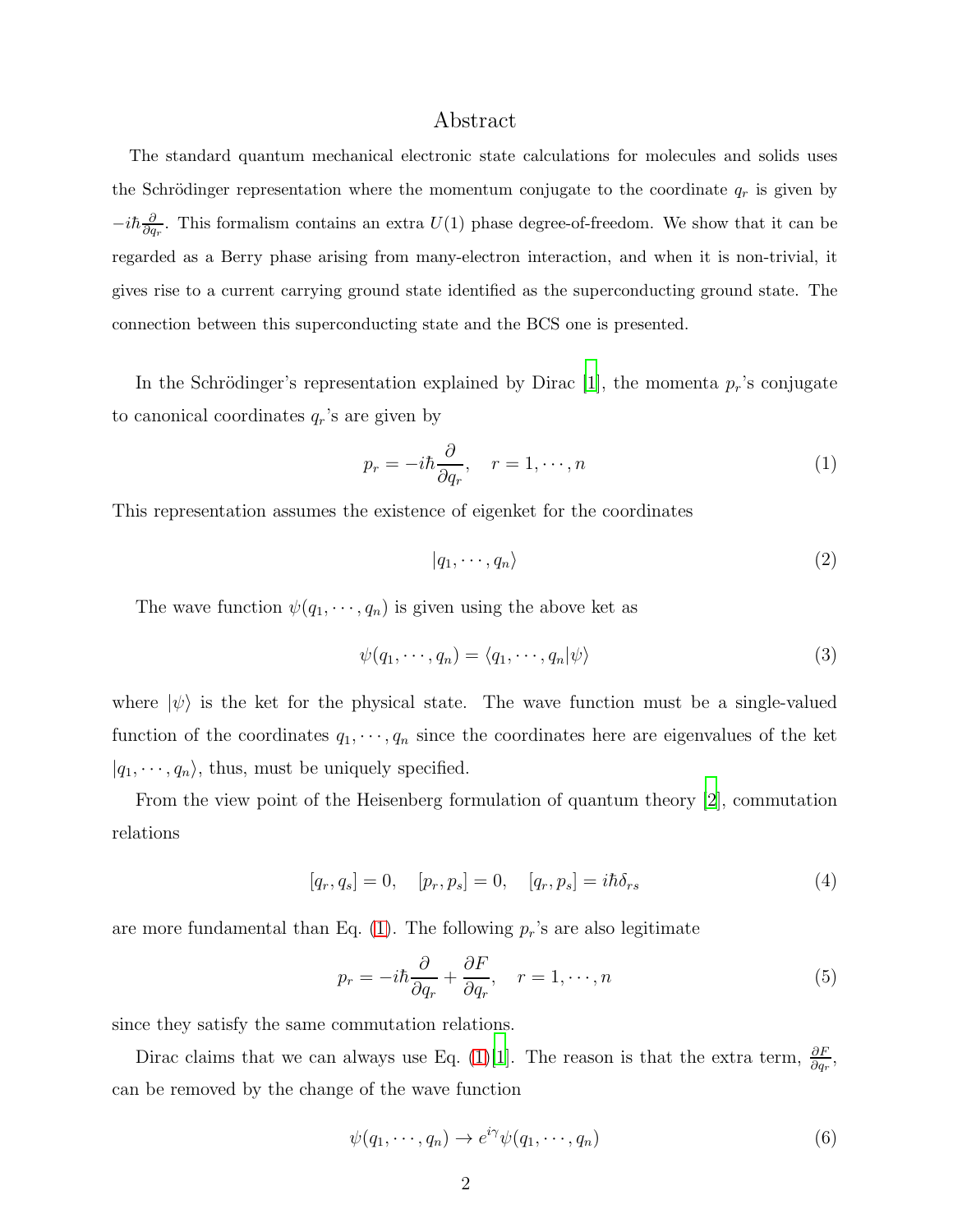where  $\gamma$  is related to F by

$$
F = \hbar \gamma + \text{constant} \tag{7}
$$

However, this claim has not been carefully examined so far.

In the present work, we examine the phase factor  $e^{i\gamma}$  for the ground state. The standard electronic structure calculation obtains the ground state wave function  $e^{i\gamma}\psi(q_1,\dots,q_n)$  as a whole by employing a finite number of basis functions. In this procedure,  $e^{i\gamma}$  is not considered explicitly.

However, there are some cases where the explicit consideration of  $e^{i\gamma}$  is necessary due to the fact that the coordinates in the wave function are continuous eigenvalues for continuously parameterized ketvector  $|q_1, \dots, q_n\rangle$ . Representing a continuous eigenvalue state by a finite number of basis functions may miss something. Such a phenomenon is known in quantum field theory in the context of "anomaly" [\[3](#page-10-2)]. We consider the case where the explicit consideration of  $e^{i\gamma}$  is necessary in the following.

Generally, the ground state many-electron wave function for a N electron system can be cast in the following form,

<span id="page-2-0"></span>
$$
\Psi(\mathbf{x}_1,\dots,\mathbf{x}_N)=\exp\left(i\sum_{j=1}^N\int_0^{\mathbf{r}_j}\mathbf{A}_{\Psi}^{\text{MB}}(\mathbf{r}')\cdot d\mathbf{r}'\right)\Psi_0(\mathbf{x}_1,\dots,\mathbf{x}_N)
$$
\n(8)

where  $\mathbf{x}_i$  collectively denotes the coordinate  $\mathbf{r}_i$  and the spin  $\sigma_i$  of the *i*th electron,  $\Psi_0(\mathbf{x}_1, \dots, \mathbf{x}_N)$ is the currentless wave function that is obtained by the energy minimization; the coordinates  $q_r$ ,  $(r = 1, \dots, n)$  in Eq. [\(1\)](#page-1-0) correspond to  $\mathbf{r}_i$ ,  $(i = 1, \dots, N)$  with  $n = 3N$  and from  $\Psi$ [\[5](#page-10-3), [6\]](#page-11-0). The factor  $\exp\left(i \sum_{j=1}^N \int_0^{\mathbf{r}_j} \mathbf{A}_{\Psi}^{\text{MB}}(\mathbf{r}') \cdot d\mathbf{r}'\right)$  is the one arising from the Berry connection  $\mathbf{A}_{\Psi}^{\text{MB}}$  [\[4](#page-10-4)], which is defined using  $\Psi(\mathbf{x}_1,\dots,\mathbf{x}_N)$  by

<span id="page-2-1"></span>
$$
\mathbf{A}_{\Psi}^{\text{MB}}(\mathbf{r}) = -i \int d\sigma_1 d\mathbf{x}_2 \cdots d\mathbf{x}_N \frac{\Psi^*(\mathbf{r}, \sigma_1, \mathbf{x}_2, \cdots, \mathbf{x}_N)}{\rho(\mathbf{r})^{\frac{1}{2}}} \nabla_{\mathbf{r}} \frac{\Psi(\mathbf{r}, \sigma_1, \mathbf{x}_2, \cdots, \mathbf{x}_N)}{\rho(\mathbf{r})^{\frac{1}{2}}} \n= \frac{1}{\hbar \rho(\mathbf{r})} Re \left( \int d\sigma_1 d\mathbf{x}_2 \cdots d\mathbf{x}_N \Psi^*(\mathbf{r}, \sigma_1, \cdots, \mathbf{x}_N) \mathbf{p}_\mathbf{r} \Psi(\mathbf{r}, \sigma_1, \cdots, \mathbf{x}_N) \right)
$$
\n(9)

where  $\rho$  is the electron density obtained

$$
\rho(\mathbf{r}) = \int d\sigma_1 d\mathbf{x}_2 \cdots d\mathbf{x}_N \Psi(\mathbf{r}, \sigma_1, \mathbf{x}_2, \cdots, \mathbf{x}_N) \Psi^*(\mathbf{r}, \sigma_1, \mathbf{x}_2, \cdots, \mathbf{x}_N)
$$
(10)

The comparison of Eqs. [\(6\)](#page-1-1) and [\(8\)](#page-2-0) reads

$$
\gamma = \sum_{j=1}^{N} \int_{0}^{\mathbf{r}_j} \mathbf{A}_{\Psi}^{\text{MB}}(\mathbf{r}') \cdot d\mathbf{r}' \tag{11}
$$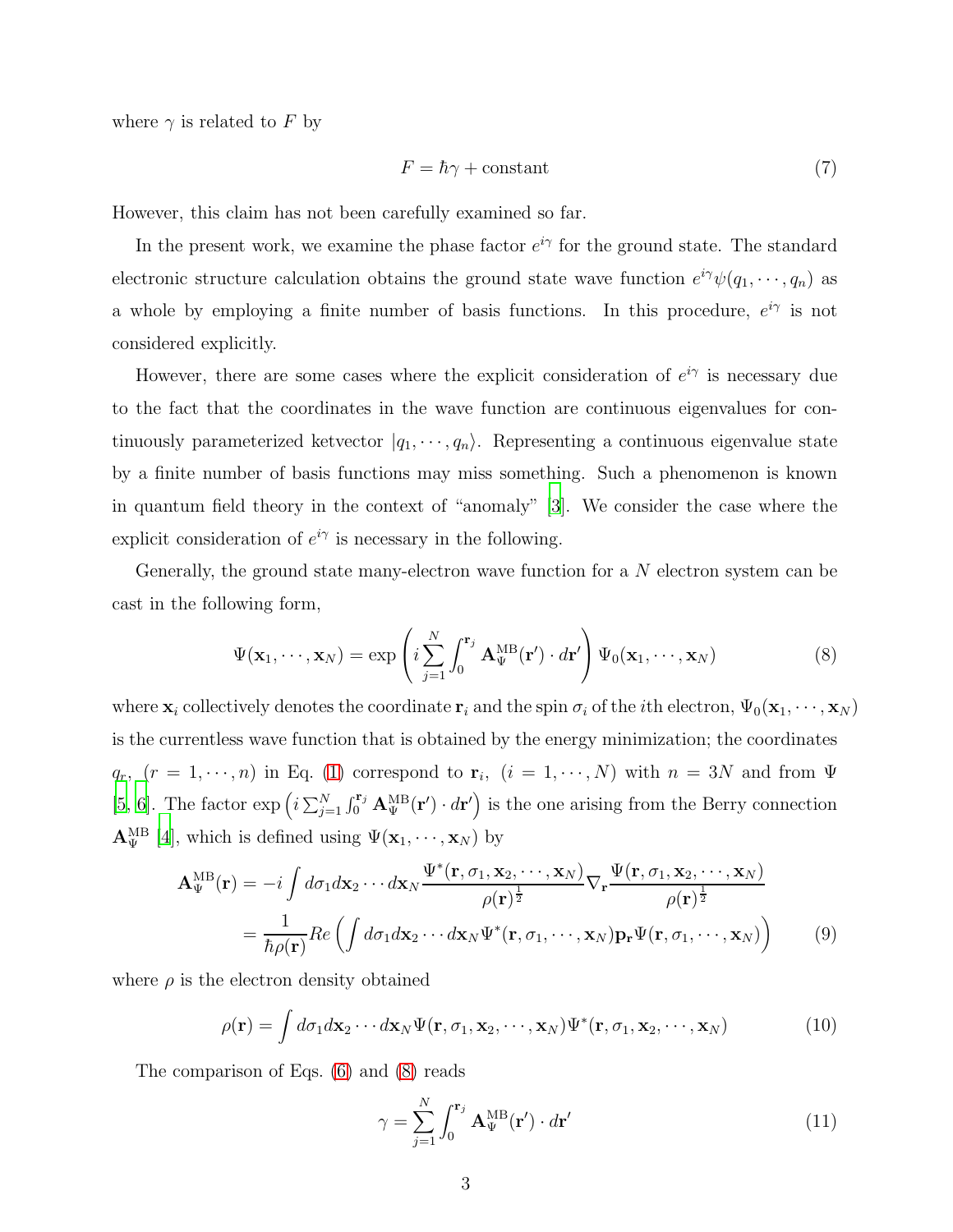This indicates that a non-trivial  $e^{i\gamma}$  arises from a non-trivial  $\mathbf{A}_{\Psi}^{\text{MB}}$ .

The so-called "Bloch's theorem" states that the ground state is currentless [\[7](#page-11-1)]. If this theorem is valid,  $\Psi_0$  is the ground state wave function, and  ${\bf A}_{\Psi}^{\rm MB}$  is trivial, giving a constant  $\exp\left(i\sum_{j=1}^N \int_0^{\mathbf{r}_j} \mathbf{A}_{\Psi}^{\text{MB}}(\mathbf{r}') \cdot d\mathbf{r}'\right)$ . This situation corresponds to a normal ground state. However, if  $\mathbf{A}_{\Psi}^{\text{MB}}$  is non-trivial, a current carrying ground state may arise. We may identify such a ground state as a superconducting one.

Since  ${\bf A}_{\Psi}^{\rm MB}$  is a self-referencing quantity obtained from the wave function  $\Psi$  itself as seen in Eq. [\(9\)](#page-2-1), we employ general requirements to derive it from  $\Psi_0$  obtained by the usual procedure.

The requirements are

- 1. The single-valuedness of  $\Psi(\mathbf{x}_1,\dots,\mathbf{x}_N)$  as a function of  $\mathbf{r}_1,\dots,\mathbf{r}_N$ .
- 2. The local charge conservation.

The first requirement is necessary since we use Eq. [\(1\)](#page-1-0) which assumes the uniqueness of  $q_r$ 's.

The second requirement is a usual requirement for electron systems. Actually, it is equivalent to the energy minimization requirement with respect to the variation of  $\gamma$ .

Our previous investigations show that current carrying ground states can be obtained using the above requirements [\[6,](#page-11-0) [8\]](#page-11-2).

Now, we treat  $\gamma$  as a field. For this purpose, it is more convenient to use  $\chi$  given by

$$
\chi(\mathbf{r}) = -2 \int_0^{\mathbf{r}} \mathbf{A}_{\Psi}^{\text{MB}}(\mathbf{r}') \cdot d\mathbf{r}' \tag{12}
$$

The presence of  $\chi$  makes the total energy as a functional of  $\chi$ , which we denote as  $E[\chi]$ . This  $\chi$  enters only in the kinetic energy part through  $\nabla \chi$  by the replacement

$$
-i\hbar\nabla \to -i\hbar\nabla - \frac{\hbar}{2}\nabla \chi \tag{13}
$$

This indicates that  $\nabla \chi$  gives rise to a vector potential for a "fictitious magnetic field"

$$
\mathbf{A}^{\text{fic}} = \frac{c\hbar}{2(-e)} \nabla \chi \tag{14}
$$

where  $-e$  is the electron charge.

Then, using a general formula for the current from the energy functional, the current density is

$$
\mathbf{j} = -c\frac{\delta E}{\delta \mathbf{A}^{\text{fic}}} = -\frac{2e}{\hbar} \frac{\delta E}{\delta \nabla \chi} \tag{15}
$$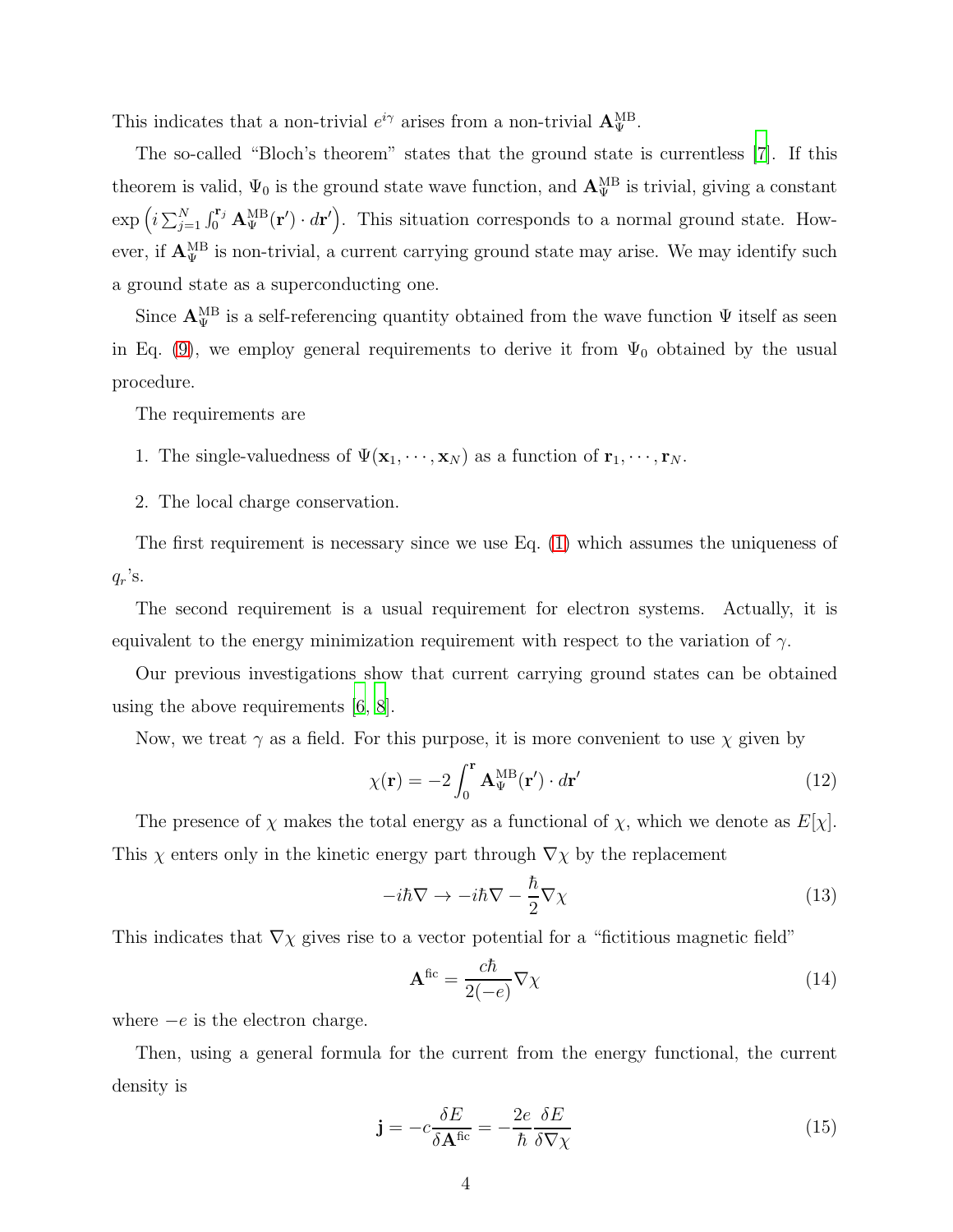The fact that  $E[\chi]$  only depends on  $\nabla \chi$  yields the following relation from the minimization requirement of the total energy with respect to  $\chi$ 

$$
0 = \frac{\delta E}{\delta \chi} = -\nabla \cdot \frac{\delta E}{\delta \nabla \chi} = \frac{\hbar}{2e} \nabla \cdot \mathbf{j}
$$
 (16)

which proves the energy minimization is equivalent to the local charge conservation as mentioned before.

Let us consider the quantization of the field  $\chi$ . The canonical conjugate momentum of  $\chi$ , denoted by  $\pi_{\chi}$ , is obtained from the Lagrangian

$$
L = \langle \Psi | i\hbar \frac{\partial}{\partial t} - H | \Psi \rangle
$$
  
= 
$$
\int d^3 r \hbar \frac{\dot{\chi}}{2} \rho + i\hbar \langle \Psi_0 | \frac{\partial}{\partial t} | \Psi_0 \rangle - \langle \Psi | H | \Psi \rangle
$$
 (17)

as

$$
\pi_{\chi} = \frac{\delta L}{\delta \dot{\chi}} = \frac{\hbar}{2} \rho \tag{18}
$$

The canonical quantization condition reads

$$
[\chi(\mathbf{r}), \pi_{\chi}(\mathbf{r}')] = i\hbar \delta(\mathbf{r} - \mathbf{r}')
$$
\n(19)

or

$$
[\chi(\mathbf{r}), \rho(\mathbf{r}')] = 2i\delta(\mathbf{r} - \mathbf{r}') \tag{20}
$$

Then, we can construct the following boson field operators

$$
\psi_{\chi}^{\dagger}(\mathbf{r}) = \sqrt{\rho(\mathbf{r})} e^{\frac{i}{2}\chi(\mathbf{r})}, \quad \psi_{\chi}(\mathbf{r}) = e^{-\frac{i}{2}\chi(\mathbf{r})} \sqrt{\rho(\mathbf{r})}
$$
(21)

that satisfy the commutation relation  $[\psi_{\chi}(\mathbf{r}), \psi_{\chi}^{\dagger}(\mathbf{r}')] = \delta(\mathbf{r} - \mathbf{r}')$ .

Integrating  $\psi^{\dagger}_\chi(\mathbf{r})$  and  $\psi_\chi(\mathbf{r})$  over the space, we obtain boson operators  $B^{\dagger}_\chi$  and  $B_\chi$  given by

$$
B_{\chi}^{\dagger} = \int d^3 r \psi_{\chi}^{\dagger}(\mathbf{r}), \quad B_{\chi} = \int d^3 r \psi_{\chi}(\mathbf{r}) \tag{22}
$$

They satisfy the following commutation relation

$$
[B_{\chi}, B_{\chi}^{\dagger}] = 1 \tag{23}
$$

We define the number operator

$$
\hat{N}_{\chi} = B_{\chi}^{\dagger} B_{\chi} \tag{24}
$$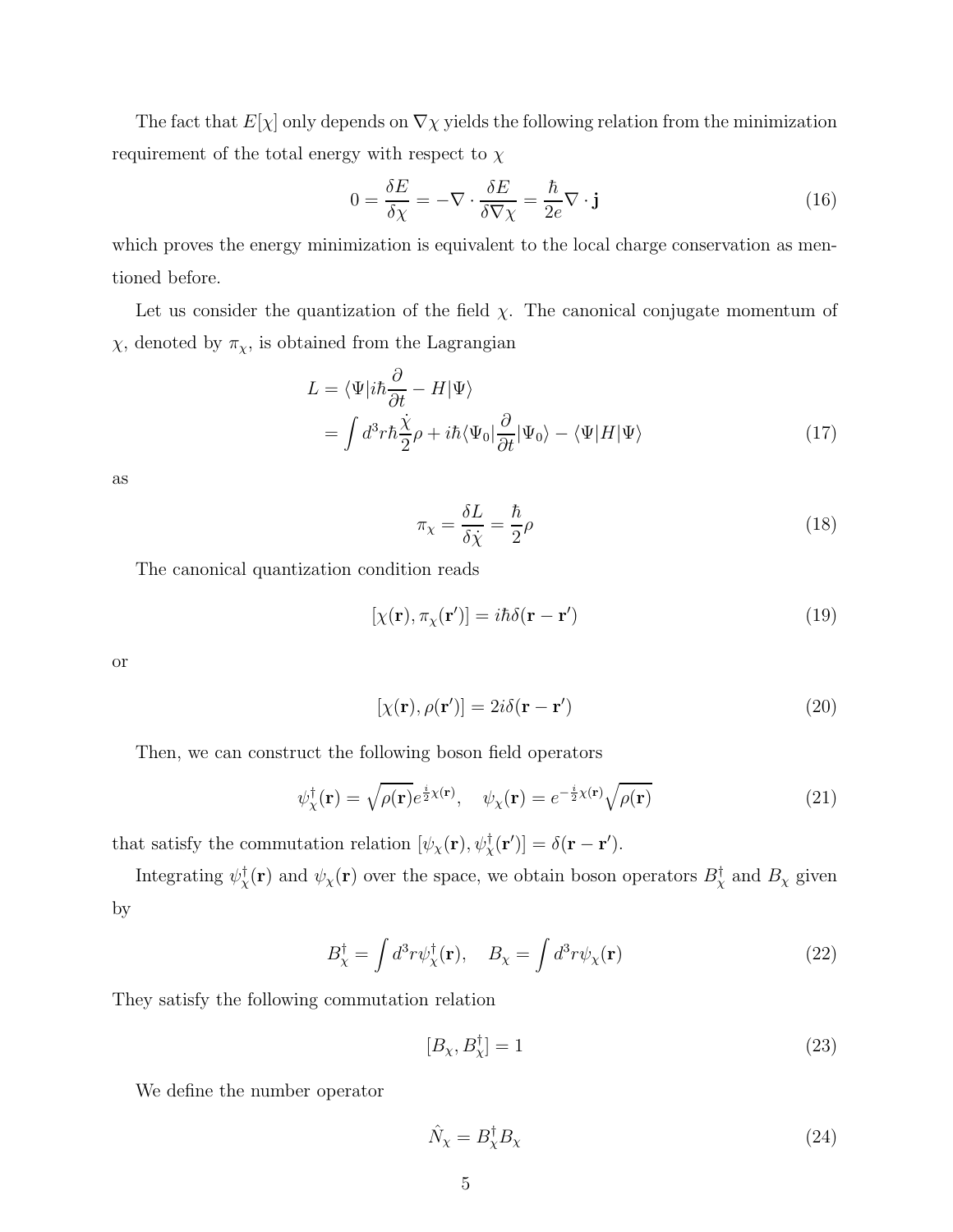and introduce the eigenket  $|N_{\chi}\rangle$ ,

$$
\hat{N}_{\chi}|N_{\chi}\rangle = N_{\chi}|N_{\chi}\rangle \tag{25}
$$

The number  $N_{\chi}$  can be considered as the number of electrons participating in the collective mode described by  $\chi$ .

A phase operator  $\hat{X}$  that is conjugate to  $\hat{N}_{\chi}$  is defined through the relations

$$
B_{\chi}^{\dagger} = \sqrt{\hat{N}_{\chi}} e^{i\frac{1}{2}\hat{X}}, \quad B_{\chi} = e^{-i\frac{1}{2}\hat{X}} \sqrt{\hat{N}_{\chi}}
$$
(26)

The phase and number operators satisfy the following commutation relations

$$
[\hat{N}_{\chi}, e^{\pm i\frac{1}{2}\hat{X}}] = \pm e^{\pm i\frac{1}{2}\hat{X}} \tag{27}
$$

We can derive the following relations

$$
e^{\pm i\frac{1}{2}\hat{X}}|N_{\chi}\rangle \propto |N_{\chi} \pm 1\rangle \tag{28}
$$

Thus,  $e^{-i\frac{1}{2}\hat{X}}$  is the number changing operator that decreases the number of electrons participating in the collective mode by one,  $e^{i\frac{1}{2}\hat{X}}$  increases by one.

We now reformulate the standard theory of superconductivity, the BCS theory, using the number changing operators  $e^{\pm i\frac{1}{2}\hat{X}}$  According to this theory, the origin of superconductivity is the energy gap formation due to electron-pairing [\[9\]](#page-11-3). The rigidity of the wave function against external perturbations envisaged by London [\[10\]](#page-11-4) is realized by this energy gap, and one of the hallmarks of superconductivity, the exclusion of a magnetic field from the superconductor (the Meissner effect), is explained by this rigidity.

The BCS used the following variational state vector,

<span id="page-5-0"></span>
$$
|\text{BCS}\rangle = \prod_{\mathbf{k}} (u_{\mathbf{k}} + e^{i\theta} v_{\mathbf{k}} c_{\mathbf{k}\uparrow}^{\dagger} c_{-\mathbf{k}\downarrow}^{\dagger}) |\text{vac}\rangle \tag{29}
$$

to take into account the electron pairing effect, where  $|vac\rangle$  is the vacuum state,  $c_{\mathbf{k}\sigma}^{\dagger}$  is the creation operator for the conduction electron of effective mass  $m^*$  with the wave vector **k** and spin  $\sigma$ , and  $u_{\mathbf{k}}$  and  $v_{\mathbf{k}}$  are variational parameters. The obtained energy gap explains many experimental results, and a method to calculate the superconducting transition temperatures is provided as the method to calculate the energy gap formation temperature [\[9](#page-11-3)].

A salient feature of the BCS state vector in Eq. [\(29\)](#page-5-0) is that it dose not satisfy the conservation of the particle number. This is odd since superconductivity occurs in an isolated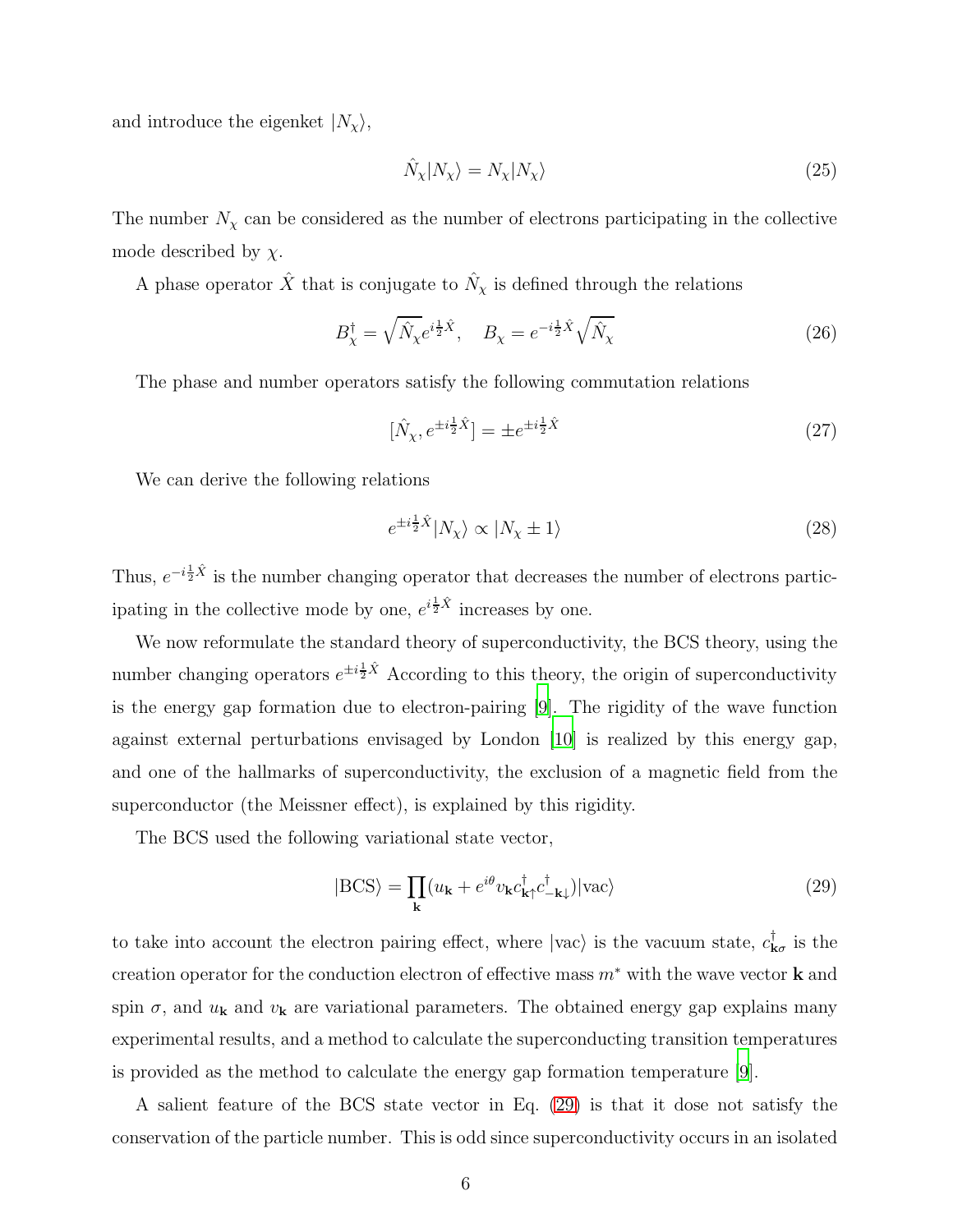superconductor where the number of electrons is fixed [\[11](#page-11-5)]. However, this non-conservation property is a crucial ingredient; it makes the phase factor  $e^{i\theta}$  physically meaningful. This breaks the global  $U(1)$  gauge symmetry, and this gauge symmetry breaking is needed to explain the Meissner effect in superconductors [\[12](#page-11-6)[–14](#page-11-7)].

Using the number changing operator  $e^{i\hat{X}}$ , a state vector similar to the one in Eq. [\(29\)](#page-5-0) is constructed

<span id="page-6-0"></span>
$$
|\text{Gnd}\rangle = \prod_{\mathbf{k}} (u_{\mathbf{k}} + v_{\mathbf{k}} c_{\mathbf{k}\uparrow}^{\dagger} c_{-\mathbf{k}\downarrow}^{\dagger} e^{-i\hat{X}})|\text{Cnd}\rangle \tag{30}
$$

where the state vector  $|Cnd\rangle$  corresponds to the state given by the wave function  $\Psi$ . This state corresponds to the state in which all the electrons participate in the collective mode

$$
|{\rm Cnd}\rangle = |N_{\chi} = N\rangle \tag{31}
$$

The operator  $c^{\dagger}_{\mathbf{k}\uparrow}c^{\dagger}_{-\mathbf{k}\downarrow}e^{i\hat{X}}$  acting on  $|\text{Cnd}\rangle$  decreases the number of electrons participating in the collective mode by two, and increases the number of electrons in single-particle motion. Thus, the particle number is fixed in Eq. [\(30\)](#page-6-0).

Let us consider an example using Eq. [\(30\)](#page-6-0). It is a two dimensional system with the following single particle Hamiltonian

$$
h = -\frac{\hbar^2}{2m_e} (\partial_x^2 + \partial_y^2) + U(r)
$$
\n(32)

For simplicity we assume that the potential U depends only on r with  $x = r \cos \phi$  and  $y = r \sin \phi$ .

The coordinate part of the wave function is a product of an angular function and a radial function given by

$$
\varphi_{nm}(r,\phi) = \frac{1}{\sqrt{2\pi}} e^{im\phi} R_{n|m|}(r) \tag{33}
$$

where  $m$  is an integer,  $n$  is a natural number that denotes the number of nodes of the radial wave function,  $R_{n|m|}(r)$ ;  $\varphi_{nm}(r,\phi)$  is the eigenfunction of h with energy  $E_{nm}$ ,

$$
h\varphi_{nm}(r,\phi) = E_{nm}\varphi_{nm}(r,\phi) \tag{34}
$$

Usually, the wave functions  $\psi_{nm\uparrow} = \varphi_{nm}(r, \phi) |\uparrow\rangle$  and  $\psi_{nm\downarrow} = \varphi_{nm}(r, \phi) |\downarrow\rangle$  are used by adopting the coordinate independent spin functions  $|\uparrow\rangle$  and  $|\downarrow\rangle$ . However, we consider the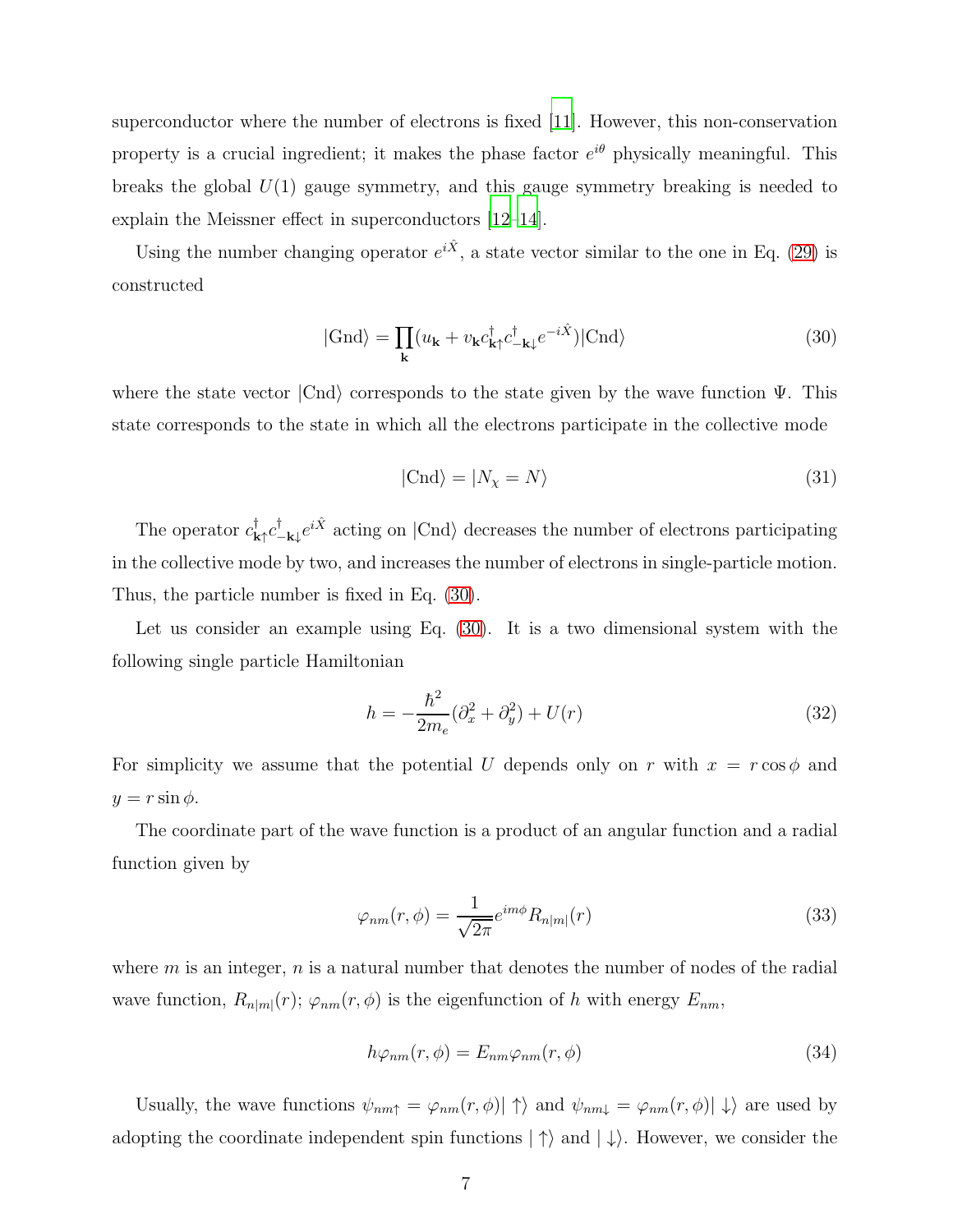following spin functions

<span id="page-7-0"></span>
$$
|\Sigma_a\rangle = \frac{1}{\sqrt{2}} (e^{-\frac{i}{2}f(\phi)} \sin \zeta_0 | \uparrow \rangle + e^{\frac{i}{2}f(\phi)} \cos \zeta_0 | \downarrow \rangle),
$$
  

$$
|\Sigma_b\rangle = \frac{1}{\sqrt{2}} (-e^{-\frac{i}{2}f(\phi)} \sin \zeta_0 | \uparrow \rangle + e^{\frac{i}{2}f(\phi)} \cos \zeta_0 | \downarrow \rangle)
$$
(35)

where  $f(\phi)$  is a function of  $\phi$ , and  $\zeta_0$  is a constant, and use the following wave functions,

<span id="page-7-1"></span>
$$
\tilde{\psi}_{nma} = \varphi_{nm}(r,\phi)|\Sigma_a\rangle, \quad \tilde{\psi}_{nmb} = \varphi_{nm}(r,\phi)|\Sigma_b\rangle \tag{36}
$$

Expectation values of the components of spin  $\mathbf{s} = (s_x, s_y, s_z)$  for  $|\Sigma_a\rangle$  are given by

$$
\langle \Sigma_a | s_x | \Sigma_a \rangle = \frac{\hbar}{2} \cos f(\phi) \sin \zeta_0,
$$
  

$$
\langle \Sigma_a | s_y | \Sigma_a \rangle = \frac{\hbar}{2} \sin f(\phi) \sin \zeta_0,
$$
  

$$
\langle \Sigma_a | s_z | \Sigma_a \rangle = \frac{\hbar}{2} \cos \zeta_0
$$
 (37)

and those for  $|\Sigma_b\rangle$  are  $\langle \Sigma_b|\mathbf{s}|\Sigma_b \rangle = -\langle \Sigma_a|\mathbf{s}|\Sigma_a\rangle.$ 

We consider the case where spin-twisting occurs around the z-axis. For simplicity, we consider the following case

$$
f(\phi) = \phi \tag{38}
$$

Then, the spin functions in Eq. [\(35\)](#page-7-0) become multi-valued as follows

$$
\phi \to \phi + 2\pi; \quad \Sigma_a \to -\Sigma_a, \quad \Sigma_b \to -\Sigma_b \tag{39}
$$

Note that  $\phi$  and  $\phi + 2\pi$  describe the same coordinate, however, two values of  $\Sigma_a$  and  $\Sigma_b$ arise. The wave functions in Eq. [\(36\)](#page-7-1) also show the same multi-valuedness.

Now we take into account the phase factor  $e^{i\gamma}$ . The wave functions including the phase factor  $e^{i\gamma}$  are given by

$$
\psi_{nma} = \tilde{\psi}_{nma} e^{-i\frac{\chi}{2}}, \quad \psi_{nmb} = \tilde{\psi}_{nmb} e^{-i\frac{\chi}{2}}
$$
\n(40)

The above new wave functions are single-valued if the phase factor  $e^{i\frac{\chi}{2}}$  compensates the sign change of  $\tilde{\psi}_{nma}$  and  $\tilde{\psi}_{nmb}$ . Since the multi-valuedness of  $\tilde{\psi}_{nma}$  and  $\tilde{\psi}_{nmb}$  arise from their  $\phi$ dependence, we may treat  $\chi$  as a function of  $\phi$ .

The total energy  $E[\chi]$  depends on  $\chi$  through  $\frac{d\chi}{d\phi}$ . Thus, the condition for an optimal  $\chi$ that minimizes the total energy yields  $\chi = A\phi + B$ , where A and B are constants. We can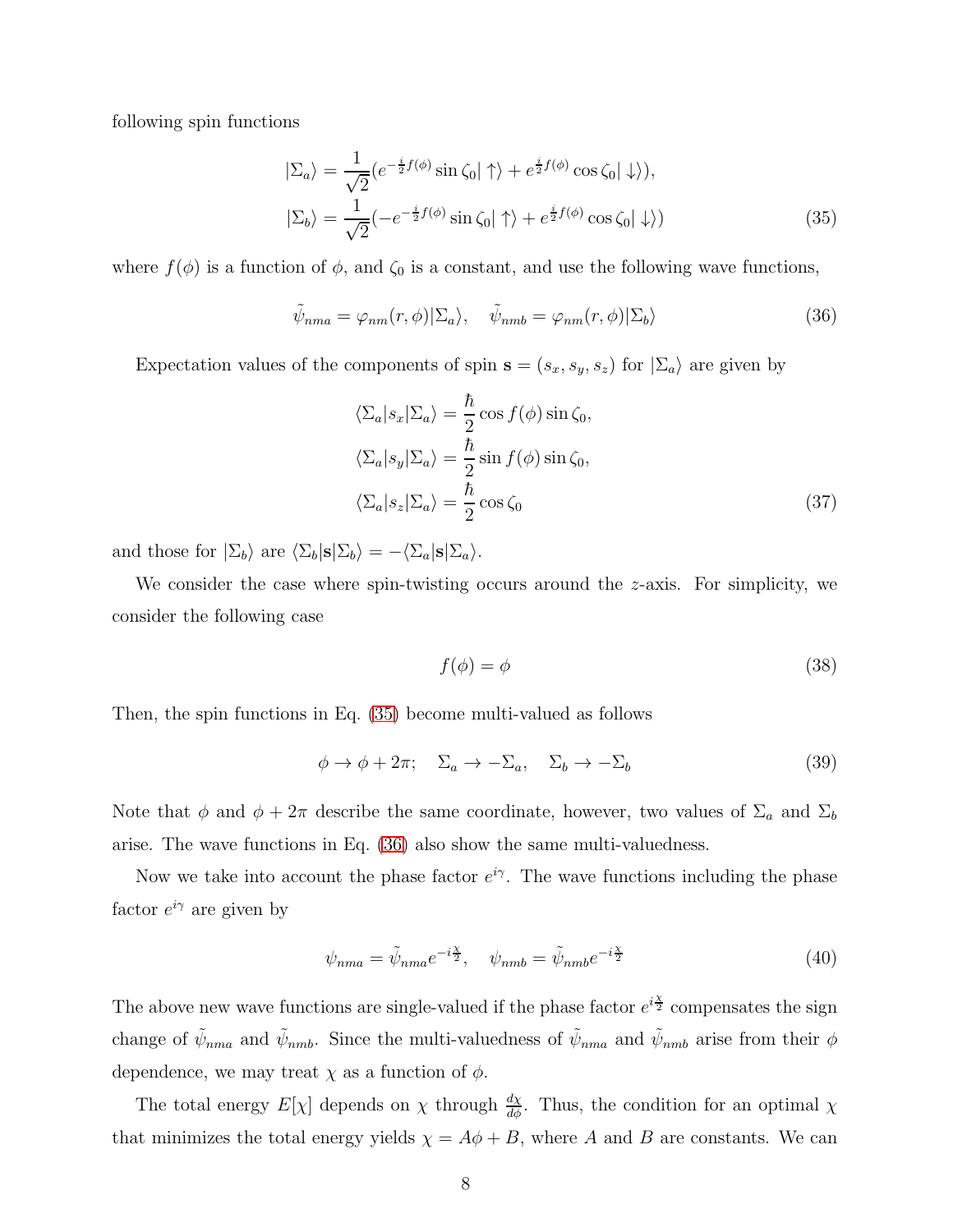put  $B = 0$  since it merely gives rise to a constant phase factor on the wave function. The constant A must be so chosen that  $e^{\frac{i}{2}(A\pm 1)\phi}$  is a single-valued function of the coordinate. Then, A ia an odd integer, and the minimal energy one will be  $A = 1$  or  $A = -1$ .

The total energy becomes the sum of the kinetic energy from  $e^{i\gamma}$  and the total energy from  $\psi(q_1, \dots, q_n)$  [\[7\]](#page-11-1) due to the fact that the current is zero for  $\psi(q_1, \dots, q_n)$ . Thus, we have

$$
E[\chi] = \int dr d\phi \frac{\rho(r)\hbar^2}{2m_e} \left(\frac{1}{2}\frac{d\chi}{d\phi}\right)^2 + \sum_{\tilde{E}_{nm}\leq 0} 2\tilde{E}_{nm}
$$
(41)

where  $\tilde{E}_{nm} = E_{nm} - E_F$  and  $E_F$  is the Fermi energy. The factor 2 in the second term appears due to the fact that both  $\psi_{nma}$  and  $\psi_{nmb}$  are occupied. This current carrying state is energetically higher than the currentless state [\[7](#page-11-1)].

Let us introduce the pairing interaction given by

$$
H_{\text{pair}} = \sum_{n,m,n',m'} V_{nm;n'm'} c_{nm\uparrow}^{\dagger} c_{n-m\downarrow}^{\dagger} c_{n'-m'\downarrow}^{\dagger} c_{n'm'\uparrow} = \sum_{n,m,n',m'} V_{nm;n'm'} c_{nm\uparrow}^{\dagger} c_{n-m\downarrow}^{\dagger} e^{-i\hat{X}} e^{i\hat{X}} c_{n'-m'\downarrow} c_{n'm'\uparrow}
$$
(42)

where  $c_{nm\sigma}^{\dagger}$  and  $c_{nm\sigma}$  are creation and annihilation operators for  $\varphi_{nm}(r,\phi)|\sigma\rangle$ , and the identity  $1 = e^{-i\hat{X}} e^{i\hat{X}}$  is used.

The total Hamiltonian is the sum of  $H_{\text{pair}}$  and the single-particle Hamiltonian given by

$$
H_0 = \sum_{n,m} \tilde{E}_{nm} (c_{nm\uparrow}^\dagger c_{nm\uparrow} + c_{nm\downarrow}^\dagger c_{nm\downarrow})
$$
\n(43)

We employ a BCS type variational ground state

$$
|\text{Gnd}\rangle = \prod_{n,m} (u_{nm} + v_{nm} c_{nm\uparrow}^{\dagger} c_{n-m\downarrow}^{\dagger} e^{-i\hat{X}})|\text{Cnd}\rangle \tag{44}
$$

where  $u_{nm}$  and  $v_{nm}$  are variational parameters that satisfy  $u_{nm}^2 + v_{nm}^2 = 1$ .

The pairing energy gap is defined as

$$
\Delta_{nm} = -\sum_{n,m,n',m'} V_{nm;n'm'} \langle \text{Gnd} | e^{i\hat{X}} c_{n'-m'\downarrow} c_{n'm'\uparrow} | \text{Gnd} \rangle
$$

$$
= -\sum_{n,m,n',m'} V_{nm;n'm'} u_{n'm'} v_{n'm'}
$$
(45)

where  $e^{i\hat{X}}c_{n'-m'}\llcorner c_{n'm'\uparrow}$  annihilates two electrons in the single-particle mode and creates two electrons in the collective mode with conserving the particle number.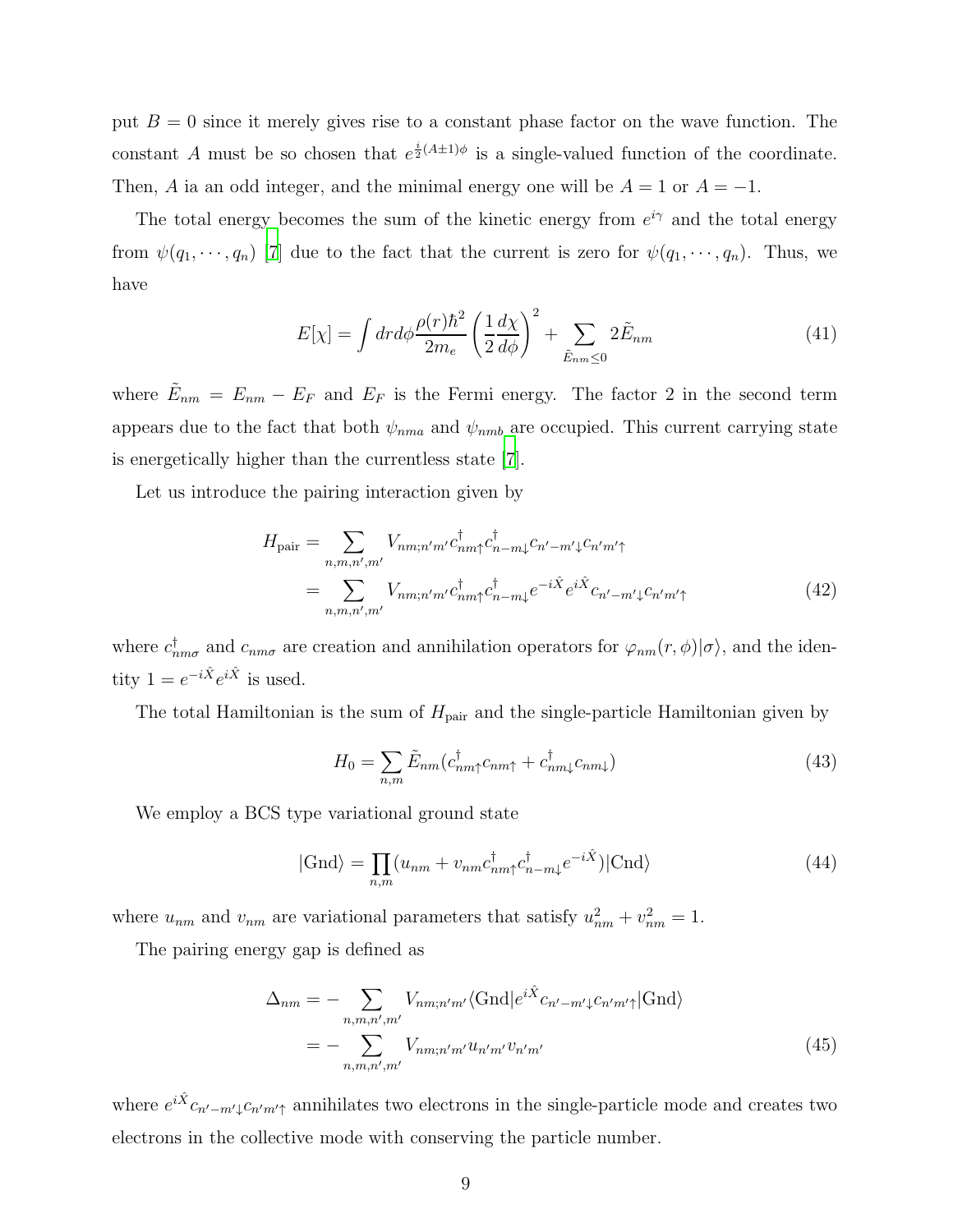As in the BCS theory, we assume  $V_{nm,n'm'} = -V$  if  $|\tilde{E}_{nm}|, |\tilde{E}_{n'm'}| \leq \hbar \omega_c$  and zero otherwise, where  $\hbar\omega_c$  is a cut-off energy [\[9](#page-11-3)]. Then, we obtain

$$
u_{nm}^2 = \frac{1}{2} \left( 1 + \frac{\tilde{E}_{nm}}{\sqrt{\tilde{E}_{nm}^2 + \Delta^2}} \right), \quad v_{nm}^2 = \frac{1}{2} \left( 1 - \frac{\tilde{E}_{nm}}{\sqrt{\tilde{E}_{nm}^2 + \Delta^2}} \right)
$$
(46)

where the pairing energy gap is given by

$$
\Delta \approx 2\hbar\omega_c e^{-\frac{1}{N(0)V}}\tag{47}
$$

with  $N(0)$  being the density of states at the Fermi energy.

The total energy becomes

$$
E_{\text{tot}} = \int r dr d\phi \frac{\rho(r)\hbar^2}{2m_e} \left(\frac{1}{2}\frac{d\chi}{d\phi}\right)^2 + 2\sum_{mn} \tilde{E}_{nm} v_{nm}^2 - \frac{\Delta^2}{V}
$$

$$
= \int r dr d\phi \frac{\rho(r)\hbar^2}{2m_e} \left(\frac{1}{2}\frac{d\chi}{d\phi}\right)^2 - \frac{1}{2}N(0)V\Delta^2
$$
(48)

where the number of electrons in the collective mode is calculated as

$$
\int r dr d\phi \rho(r) = \sum_{\tilde{E}_{nm} \le 0} u_{nm}^2
$$
  
=  $N(0) \left( \hbar \omega_c + \sqrt{\Delta^2} - \sqrt{\hbar^2 \omega_c^2 + \Delta^2} \right)$   

$$
\approx N(0) \left( \Delta - \frac{1}{2\hbar \omega_c} \Delta^2 + \frac{1}{8\hbar^3 \omega_c^3} \Delta^4 \right)
$$
(49)

If the energy gap formation makes the current carrying state lower in energy than the currentless state, the superconducting state is realized. This example only consider one centers of spin-twisting; in reality, multi-spin-twisting centers are more energetically favorable. If we consider a more general setting by including the potential energy from the underlying ion lattice and effective field from other electrons, the spin-twisting itinerant motion occurs as the circular motion around a section of the Fermi surface of the metal [\[15\]](#page-11-8). This will correspond to a system with multi-spin-twisting-centers in the coordinate space.

When a magnetic field exists, the vector potential from magnetic field  ${\bf A}^{\rm em}$  appears in addition. Then, the kinetic energy of the collective mode is given by

$$
E_{\chi} = \int d^3 r \frac{\hbar^2 \rho(\mathbf{r})}{2m_e} \left(\frac{1}{2} \nabla \chi - \frac{e}{c\hbar} \mathbf{A}^{\text{em}}\right)^2 \tag{50}
$$

Then, the supercurrent density is given by

$$
\mathbf{j} = -c \frac{\partial E_{\chi}}{\partial \mathbf{A}^{\text{em}}} = -\frac{e^2 \rho(\mathbf{r})}{m_e c} \left( \mathbf{A}^{\text{em}} - \frac{c \hbar}{2e} \nabla \chi \right)
$$
(51)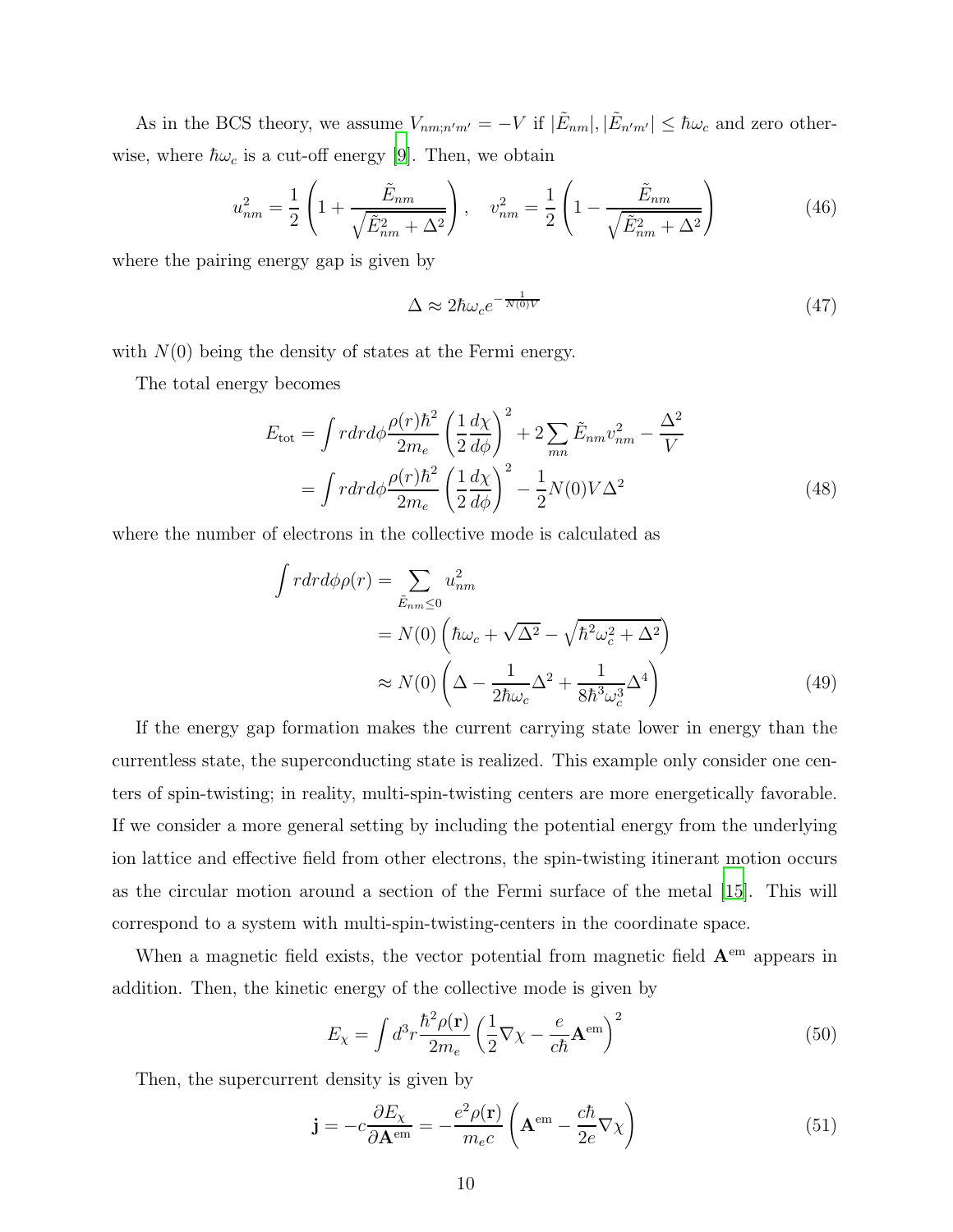This is a diamagnetic current explains the Meissner effect. Note that the ambiguity in the gauge of  ${\bf A}^{\rm em}$  is absorbed during the optimization of  $\nabla \chi$ , thus, the current is gauge invariant. The period  $2\pi$  of the angular variable  $\chi$  yields the flux quantum  $\frac{ch}{2e}$ .

The velocity field associated with the above supercurrent is

<span id="page-10-5"></span>
$$
\mathbf{v}_s = \frac{e}{m_e c} \left( \mathbf{A}^{\text{em}} - \frac{c\hbar}{2e} \nabla \chi \right)
$$
 (52)

The velocity field generated inside the superconductor by rotating it with an angular velocity  $\omega$  is given by  $v_{\text{rot}} = \omega \times r$ . Since supercurrent electrons move with the body to shield the electric field from the ion core, the condition  $v_s = v_{\text{rot}}$  is satisfied. Substituting this in Eq. [\(52\)](#page-10-5) yields the magnetic field

<span id="page-10-6"></span>
$$
\mathbf{B}^{\rm em} = \frac{2m_e c}{e} \boldsymbol{\omega} \tag{53}
$$

inside the superconductor. This is known as the London moment phenomenon. The above formula has the free electron mass in accordance with the experimental results. Note that the effective mass  $m^*$  is used for the supercurrent carrier in the BCS theory, thus, the mass in Eq. [\(53\)](#page-10-6) becomes  $m^*$  instead of  $m_e$  in disagreement with the experiment. This point has been discussed by some researchers [\[16,](#page-11-9) [17\]](#page-11-10).

The present work indicates the superconductivity is a phenomenon where the non-trivial  $A_{\Psi}^{\text{MB}}$  appears. The electron pairing stabilizes it, and the BCS theory takes into account this stabilization effect using the variational wave function that breaks the global  $U(1)$ gauge symmetry. However, the global  $U(1)$  gauge symmetry breaking is not necessary for superconductivity but the non-trivia  $e^{i\gamma}$  is.

- <span id="page-10-0"></span>[1] P. Dirac, Principles of quantum mechanics (Oxford Univ. Press, Oxford, 1958) Chap. IV, 4th ed.
- <span id="page-10-1"></span>[2] M. Born and O. Jordan, Z. Phys. 34, 858 (1925).
- <span id="page-10-2"></span>[3] K. Fujikawa and H. Suzuki, Path Integrals and Quantum Anomalies (Oxford Univ. Press, 2004).
- <span id="page-10-4"></span>[4] M. V. Berry, Proc. Roy. Soc. London Ser. A 391, 45 (1984).
- <span id="page-10-3"></span>[5] H. Koizumi, J. Supercond. Nov. Magn. 33, 1697 (2020).